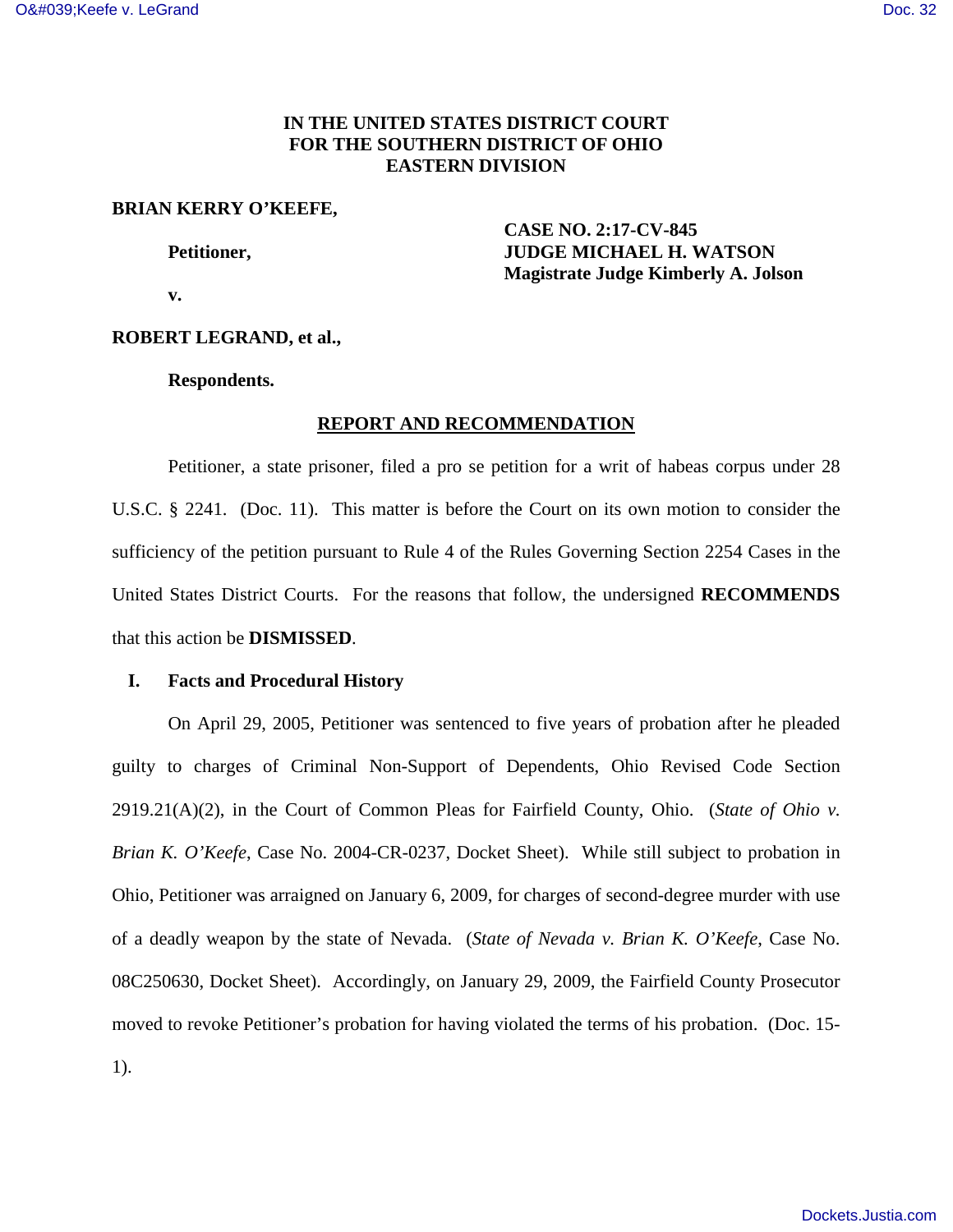Petitioner was tried and convicted in Nevada. The Nevada Supreme Court reversed Petitioner's conviction on April 7, 2010, because of prejudicial jury instructions. (Doc. 17, PAGEID#: 84). After a retrial, however, Petitioner was convicted and sentenced on August 30, 2012, to the Nevada Department of Corrections ("NDC") for a term of ten to twenty-five years to be followed by a consecutive term of eight to twenty years. (Doc. 15-2). That sentence was affirmed by the Nevada State Supreme Court on April 10, 2013. *O'Keefe v. State of Nevada*, No. 61631, 2013 WL 1501038, at \* 1 (Nev. Sup. Ct., April 10, 2013). Petitioner is in the custody of the state of Nevada pursuant to that judgment of conviction and sentence.

On January 28, 2016, the Fairfield County Sherriff's Department forwarded the January 29, 2009 motion to revoke Petitioner's probation to the NDC and copy of a capias for Petitioner's arrest issued by the Fairfield County Court of Common Pleas. (Doc. 15-1). The Sherriff also asked NDC to place a detainer on Petitioner and to notify the Sherriff's department when Petitioner was released so that he could be extradited to Ohio for probation revocation proceedings. (*Id*.).

On July 21, 2016, Petitioner filed a petition under 28 U.S.C. § 2241 in the United States District Court for the District of Nevada. (Doc. 11). In it, he alleges that the detainer requested by Fairfield County Ohio violates the Fifth Amendment's Double Jeopardy Clause because Petitioner's probation expired on April 29, 2010—five years after it was originally imposed and that the imposition of a detainer on the basis of an expired sentence of probation constitutes "double jeopardy." (*Id*.). Petitioner fails to acknowledge, however, that the Fairfield County Prosecutor moved to revoke his probation on January 29, 2009, fifteen months before it was due to expire. Moreover, on June 30, 2016, the Fairfield County Court of Common Pleas dismissed the Prosecutor's motion to revoke Petitioner's probation, terminated Petitioner's probation, and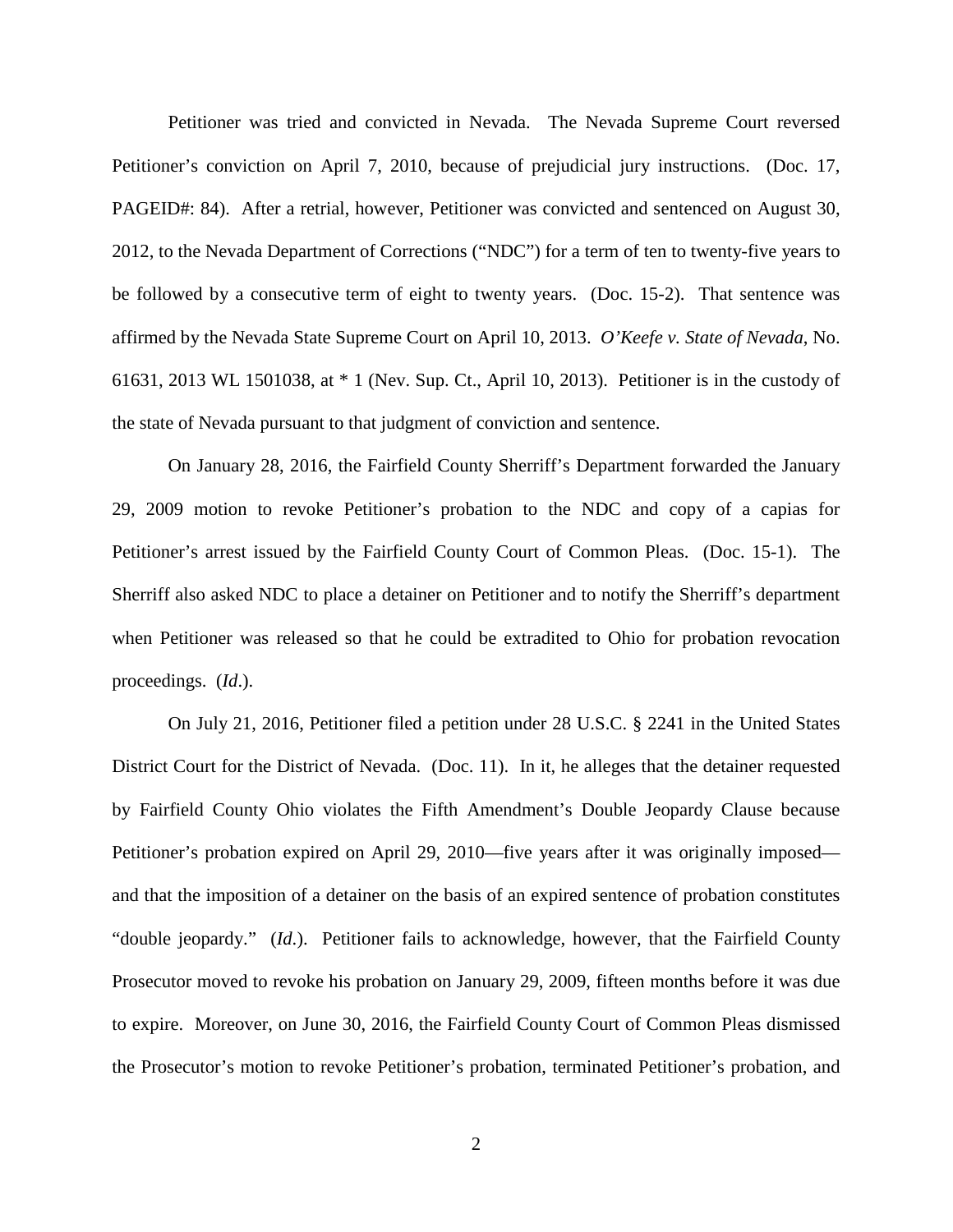recalled the capias for Petitioner's arrest. (*State of Ohio v. Brian K. O'Keefe*, Case No. 2004- CR-0237, June 30, 2017 Entry). Accordingly, Petitioner is not in, or possibly subject to, custody because of an Ohio court judgment. Nevertheless, because Petitioner challenged the validity of a detainer based upon an Ohio court judgment, the Nevada District Court transferred the action to this Court on September 26, 2017. (Doc. 29).

### **II. DISCUSSION**

Rule 4 provides that "[i]f it plainly appears from the petition ... that the petitioner is not entitled to relief in the district court, the judge must dismiss the petition . . . ." Rule 4 applies to habeas corpus petitions filed under 28 U.S.C. § 2254 and § 2241. *Evans v. U.S. Marshal Serv.*, No. 2:14-CV-1451, 2015 WL 1476654, at \*2 (S.D. Ohio Mar. 31, 2015). In addition, 28 U.S.C. § 2243 provides that a district court may summarily dismiss a habeas petition if it appears that a petitioner is not entitled to relief. *See Blevins v. Lamanna*, 23 F. Appx. 216, 218 (6th Cir. 2001).

In this case, it appears that Petitioner is not entitled to relief and that dismissal is proper. As a preliminary matter, Petitioner should have sought habeas relief under § 2254 instead of § 2241. The Ohio detainer, if it existed, would be based on an Ohio *judgment*, and § 2254, not § 2241, applies when persons are in custody pursuant to a state court *judgment*. Even if Petitioner had invoked the proper mechanism, however, he would not be entitled to relief from this Court. The Fairfield County probation revocation proceedings have been dismissed and the capias recalled. There is no detainer based upon an Ohio court judgement. Consequently, Petitioner's challenge is moot.

# **III. RECOMMENDED DISPOSITION**

For the foregoing reasons, the undersigned **RECOMMENDS** that this action be **DISMISSED**.